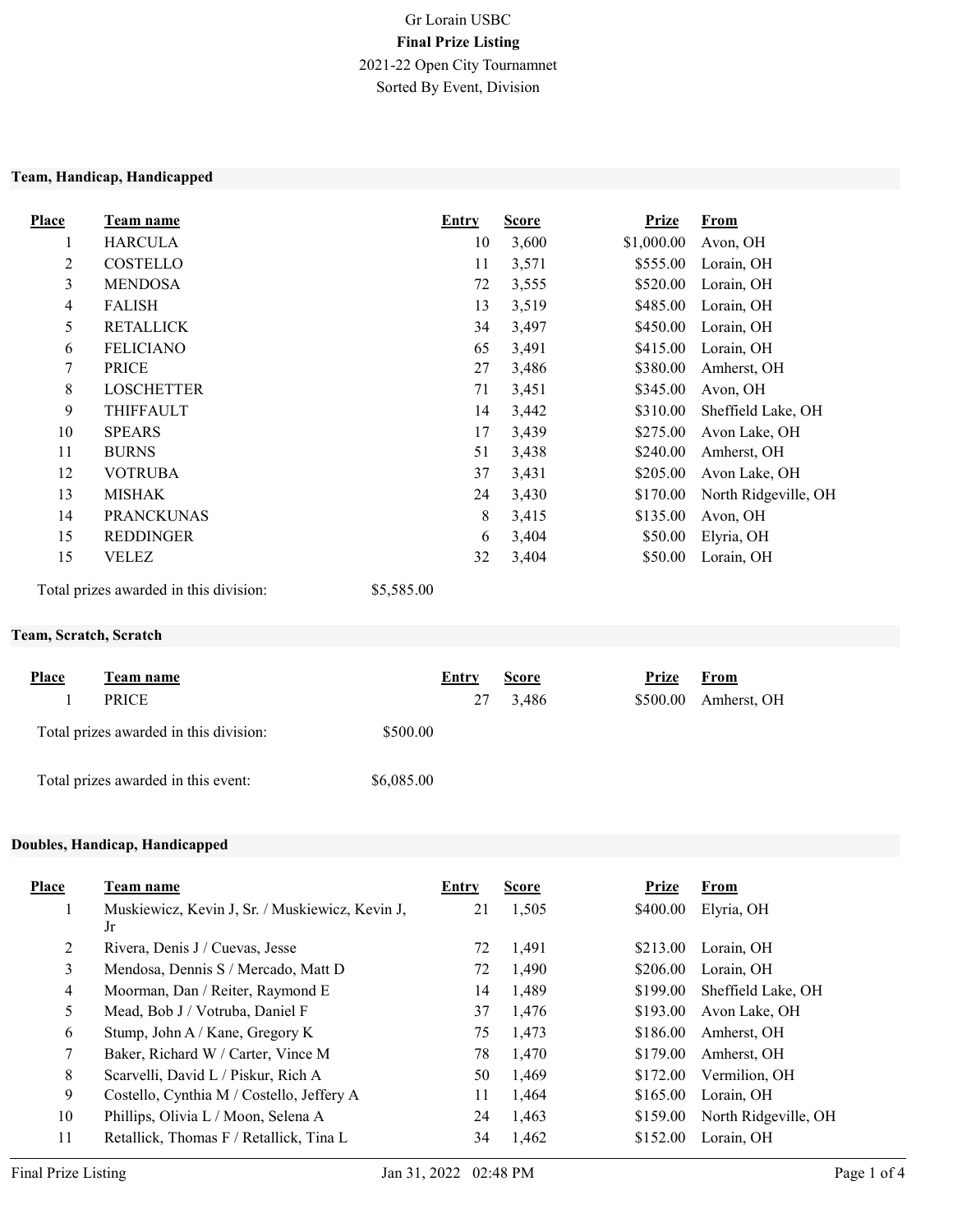# Gr Lorain USBC

### Final Prize Listing

2021-22 Open City Tournamnet Sorted By Event, Division

| 12 | Henry, Bryce $D /$ Sheets, Joe K             | 18 | 1,461 | \$145.00 | huron, OH   |
|----|----------------------------------------------|----|-------|----------|-------------|
| 13 | Blakeslee, Raymond W, III / Martin, Ryan A   | 60 | 1,459 | \$138.00 | Lorain, OH  |
| 14 | Konya, Mark A / Schrift, John G              | 25 | 1,456 | \$131.00 | Lorain, OH  |
| 15 | Biro, Christopher A, Jr / Burtze, Devin M    | 36 | 1,455 | \$125.00 | Lorain, OH  |
| 16 | Frazier, Al C, Jr / Frazier, Mark A          | 67 | 1,454 | \$118.00 | Lorain, OH  |
| 17 | Gray, Lindsey D / Velez, Jennifer L          | 34 | 1,453 | \$111.00 | Lorain, OH  |
| 18 | Mixter, Keith V / Parschen, Richard A        | 27 | 1,448 | \$101.00 | Amherst, OH |
| 18 | McKiel, John J / Ksenich, Joseph C           | 36 | 1,448 | \$101.00 | Lorain, OH  |
| 20 | Pellittieri, Theresa A / Pellittieri, Paul P | 11 | 1,443 | \$87.50  | Lorain, OH  |
| 20 | Metelsky, Daniel G / Mahnke, Christopher J   | 33 | 1,443 | \$87.50  | Amherst, OH |
| 22 | Taylor, Jennifer A / Taylor, Vern A          | 7  | 1,442 | \$77.00  | Elyria, OH  |
| 23 | Faria, Kenneth / Faria, Javier R             | 28 | 1,431 | \$70.00  | Lorain, OH  |
| 24 | Harris, Patrick A / Marchant, Gerald L, III  | 39 | 1,426 | \$64.00  | Grafton, OH |
| 25 | Noll, Charles G / Saegert, Bradley J         | 67 | 1,425 | \$57.00  | Lorain, OH  |
| 26 | Plumb, Richard / Plumb, Dusty D              | 29 | 1,424 | \$50.00  | Lorain, OH  |
|    |                                              |    |       |          |             |

Total prizes awarded in this division: \$3,687.00

Doubles, Scratch, Scratch

| Place | Team name                                             | <b>Entry</b> | <b>Score</b> | Prize<br>From          |
|-------|-------------------------------------------------------|--------------|--------------|------------------------|
|       | Muskiewicz, Kevin J, Sr. / Muskiewicz, Kevin J,<br>Jr |              | 1,505        | \$200.00<br>Elyria, OH |
|       | Total prizes awarded in this division:<br>\$200.00    |              |              |                        |
|       | Total prizes awarded in this event:<br>\$3,887.00     |              |              |                        |

### Singles, Handicap, Handicapped

| <b>Place</b>   | <b>Team name</b>    | Entry | <b>Score</b> | <b>Prize</b> | <b>From</b>          |
|----------------|---------------------|-------|--------------|--------------|----------------------|
| 1              | Vallee, Bryce A     | 43    | 871          | \$200.00     | Amherst, OH          |
| 2              | Gallagher, Connor W | 15    | 800          | \$105.00     | Avon Lake, OH        |
| 3              | Piskur, Rich A      | 50    | 781          | \$102.00     | Vermilion, OH        |
| $\overline{4}$ | Sheets, Joe K       | 18    | 771          | \$100.00     | huron, OH            |
| 5              | Damasiewicz, Jeff R | 73    | 767          | \$99.00      | Bay Village, OH      |
| 6              | Gonzalez, Ryan A    | 1     | 755          | \$96.50      | Lorain, OH           |
| 6              | Loschetter, Chris J | 71    | 755          | \$96.50      | Avon, OH             |
| 8              | Johns, Steve        | 38    | 751          | \$94.00      | Avon, OH             |
| 9              | Faria, Javier R     | 28    | 747          | \$91.00      | Lorain, OH           |
| 10             | Olexa, Steven M     | 35    | 744          | \$90.00      | Cleveland, OH        |
| 11             | Gatten, Matt P      | 43    | 742          | \$87.50      | Amherst, OH          |
| 11             | Black, Sean M       | 20    | 742          | \$87.50      | Avon, OH             |
| 13             | Hensley, Brian R    | 7     | 741          | \$85.00      | Elyria, OH           |
| 14             | Pagan, Chris R      | 6     | 740          | \$84.00      | Elyria, OH           |
| 15             | Phillips, Olivia L  | 24    | 739          | \$82.00      | North Ridgeville, OH |
| 16             | Reiter, Raymond E   | 14    | 733          | \$80.00      | Sheffield Lake, OH   |
| 16             | Gomez, Aaron D      | 26    | 733          | \$80.00      | Lorain, OH           |
| 18             | Tarabek, Brandon M  | 20    | 732          | \$78.00      | Avon, OH             |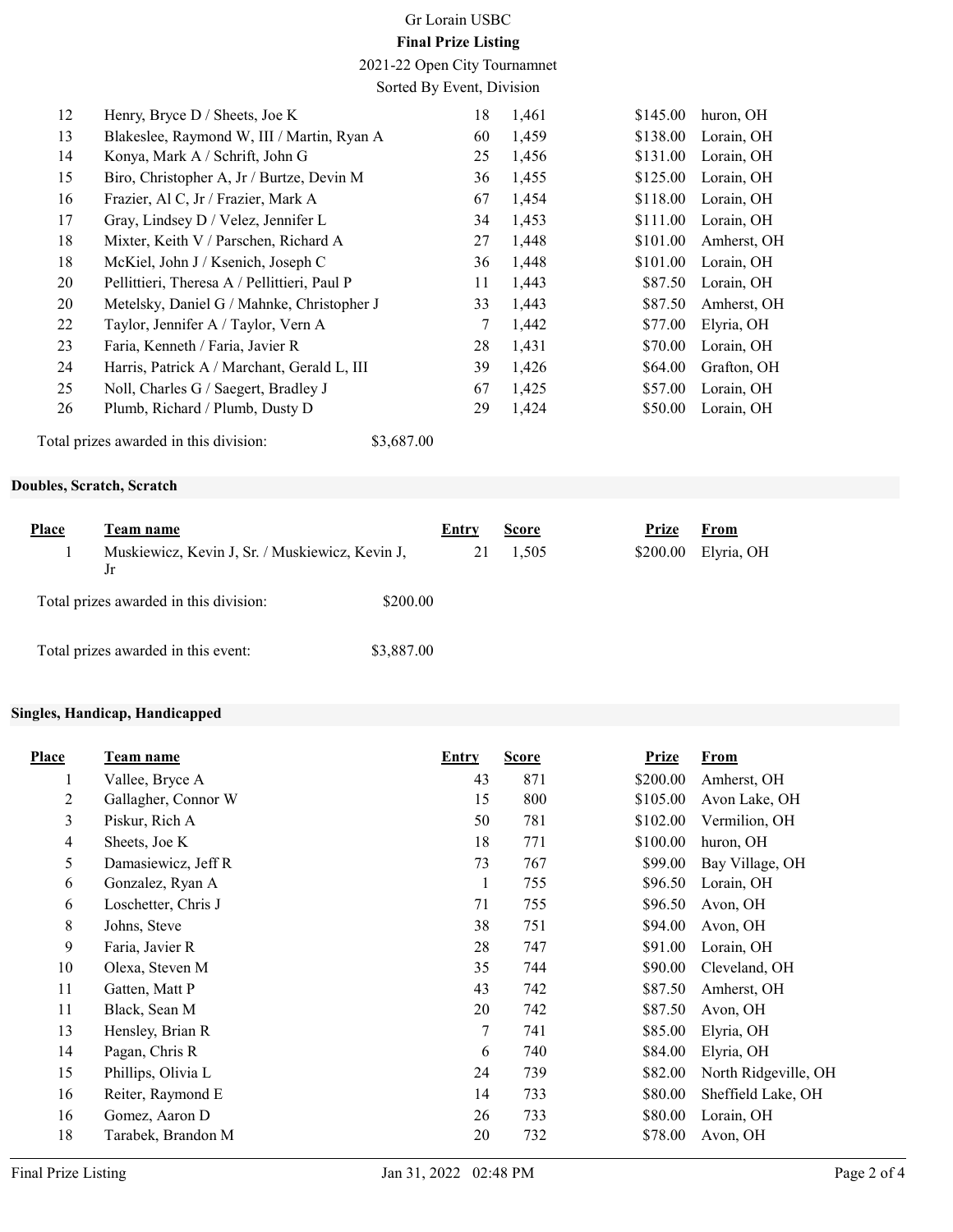### Gr Lorain USBC

### Final Prize Listing

2021-22 Open City Tournamnet Sorted By Event, Division

| 19 | Melendez, Junie        | 38               | 729 | \$76.00 | Avon, OH           |
|----|------------------------|------------------|-----|---------|--------------------|
| 20 | Citro, Michael R       | 19               | 727 | \$74.00 | Lorain, OH         |
| 21 | Daub, Jeremy J         | 19               | 726 | \$72.00 | Lorain, OH         |
| 21 | Gray, Lindsey D        | 34               | 726 | \$72.00 | Lorain, OH         |
| 23 | Rivera, Denis J        | 72               | 724 | \$70.00 | Lorain, OH         |
| 24 | Ellis, Jonathan O      | 6                | 723 | \$68.00 | Elyria, OH         |
| 25 | Moorman, Dan           | 14               | 722 | \$67.00 | Sheffield Lake, OH |
| 26 | Cunningham, Bradley W  | 18               | 718 | \$65.00 | huron, OH          |
| 27 | Costello, Cynthia M    | 11               | 717 | \$64.00 | Lorain, OH         |
| 28 | Cannon, Larry B        | 34               | 713 | \$61.50 | Lorain, OH         |
| 28 | Mead, Bob J            | 37               | 713 | \$61.50 | Avon Lake, OH      |
| 30 | Petrucci, Jack         | 48               | 712 | \$59.00 | Avon Lake, OH      |
| 31 | Keplinger, Perry M     | 43               | 711 | \$57.00 | Amherst, OH        |
| 32 | Lafollette, Kevin E    | 16               | 710 | \$55.00 | Avon Lake, OH      |
| 32 | Sawyer, William A      | 53               | 710 | \$55.00 | Grafton, OH        |
| 34 | Canterbury, Jessica R  | 32               | 707 | \$51.34 | Lorain, OH         |
| 34 | Mahnke, Christopher J  | 33               | 707 | \$51.33 | Amherst, OH        |
| 34 | Morrow, Carlton A      | 68               | 707 | \$51.33 | Amherst, OH        |
| 37 | Criss, Ken R           | 3                | 706 | \$47.50 | North Olmsted, OH  |
| 37 | Frazier, Mark A        | 67               | 706 | \$47.50 | Lorain, OH         |
| 39 | Henry, Bryce D         | 18               | 702 | \$45.00 | huron, OH          |
| 40 | Durst, Keith A         | 31               | 701 | \$44.00 | Elyria, OH         |
| 41 | Plumb, Dusty D         | 29               | 698 | \$41.00 | Lorain, OH         |
| 41 | Baker, Richard W       | 78               | 698 | \$41.00 | Amherst, OH        |
| 43 | Stump, John A          | 75               | 696 | \$39.00 | Amherst, OH        |
| 44 | Harrell, Randolph W    | $\boldsymbol{7}$ | 695 | \$35.66 | Elyria, OH         |
| 44 | Sanchez, Amber         | 36               | 695 | \$35.67 | Lorain, OH         |
| 44 | Morris, Heather M      | 42               | 695 | \$35.67 | Amherst, OH        |
| 47 | Harris, Patrick A      | 39               | 694 | \$33.00 | Grafton, OH        |
| 48 | Ruehl, Peter           | 31               | 693 | \$31.00 | Elyria, OH         |
| 49 | Nazario, Saul R        | 36               | 692 | \$28.34 | Lorain, OH         |
| 49 | Blakeslee, Raymond W   | 60               | 692 | \$28.33 | Lorain, OH         |
| 49 | Richardson, Erika      | 61               | 692 | \$28.33 | Lorain, OH         |
| 52 | Pellittieri, Theresa A | 11               | 691 | \$8.34  | Lorain, OH         |
| 52 | Konya, Mark A          | 25               | 691 | \$8.33  | Lorain, OH         |
| 52 | Delserone, Rachael K   | $20\,$           | 691 | \$8.33  | Avon, OH           |
|    |                        |                  |     |         |                    |

Total prizes awarded in this division: \$3,455.00

#### Singles, Scratch, Scratch

| <b>Place</b> | Team name<br>Piskur, Rich A            |            | Entry<br>50 | <b>Score</b><br>768 | Prize<br>\$100.00 | <b>From</b><br>Vermilion, OH |
|--------------|----------------------------------------|------------|-------------|---------------------|-------------------|------------------------------|
|              | Total prizes awarded in this division: | \$100.00   |             |                     |                   |                              |
|              | Total prizes awarded in this event:    | \$3,555.00 |             |                     |                   |                              |

### All Events, Handicap, Handicapped